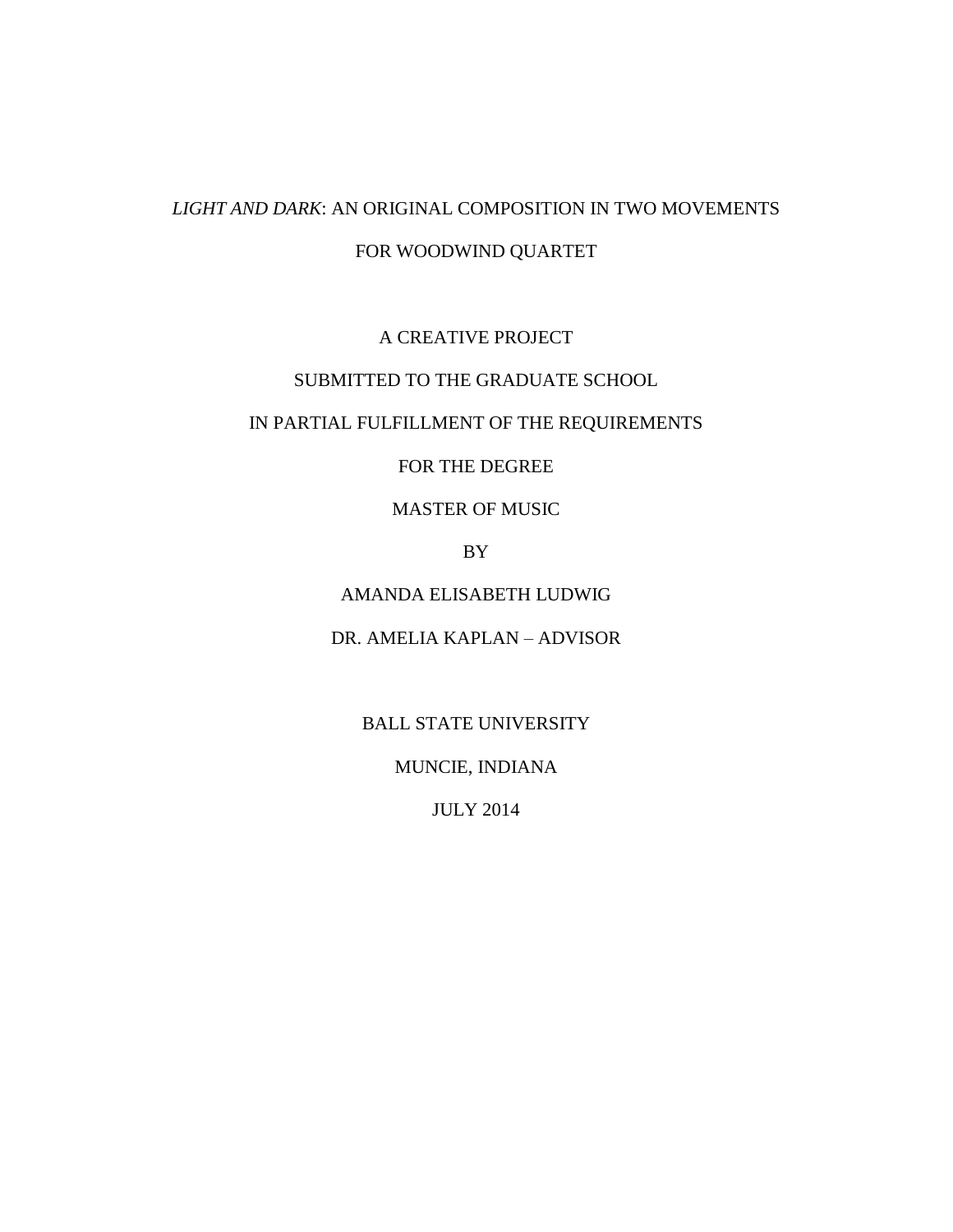In the course of describing a work of music I have composed, I often feel compelled to discuss any outside influences on the work. The truth is that my work is far less often influenced by other pieces of music than by virtually anything else. In the case of *Light and Dark*, a woodwind quartet and my most recent composition, I was motivated to begin after spending several days teaching set theory to a class of undergraduates, making my quartet's conception more pedantic than inspired. Nevertheless, it is worth examining a few works for similar ensembles by other composers, which I will review briefly before going into more detail about *Light and Dark* and the ways in which I have both contrasted the titular concepts between movements and created a work that uses retrogrades as a stepping stone to a circular form.

The woodwind quartet is made up of a flute, an oboe, a clarinet, and a bassoon, with players sometimes switching to other similar instruments for certain sections or movements, e.g. flute to piccolo. More commonly found in the repertoire is the woodwind quintet, which adds French horn to the list of instruments. Listing all such pieces goes beyond the scope of this paper, but I have chosen to discuss a few specific examples from the repertoire by some wellknown composers. The first piece is by Paul Hindemith, one of my personal favorite composers, although I have never attempted to match his style. His 1922 composition for wind quintet is titled *Kleine Kammermusik*, or *Little Chamber Music*. There are five movements, each of which expresses a unique mood, but all of which share the quality of being motivically driven. Many of the motives use a repeated-note pattern in some way, which, depending on the style of articulation being used, can provide anything from a sense of enthusiasm to a feeling of lethargy. The former extreme is found in the first movement in both the primary melody and the related accompanimental figure of two sixteenths followed by an eighth; the latter extreme can be located in the third movement's slow opening. Of the remaining movements, the second qualifies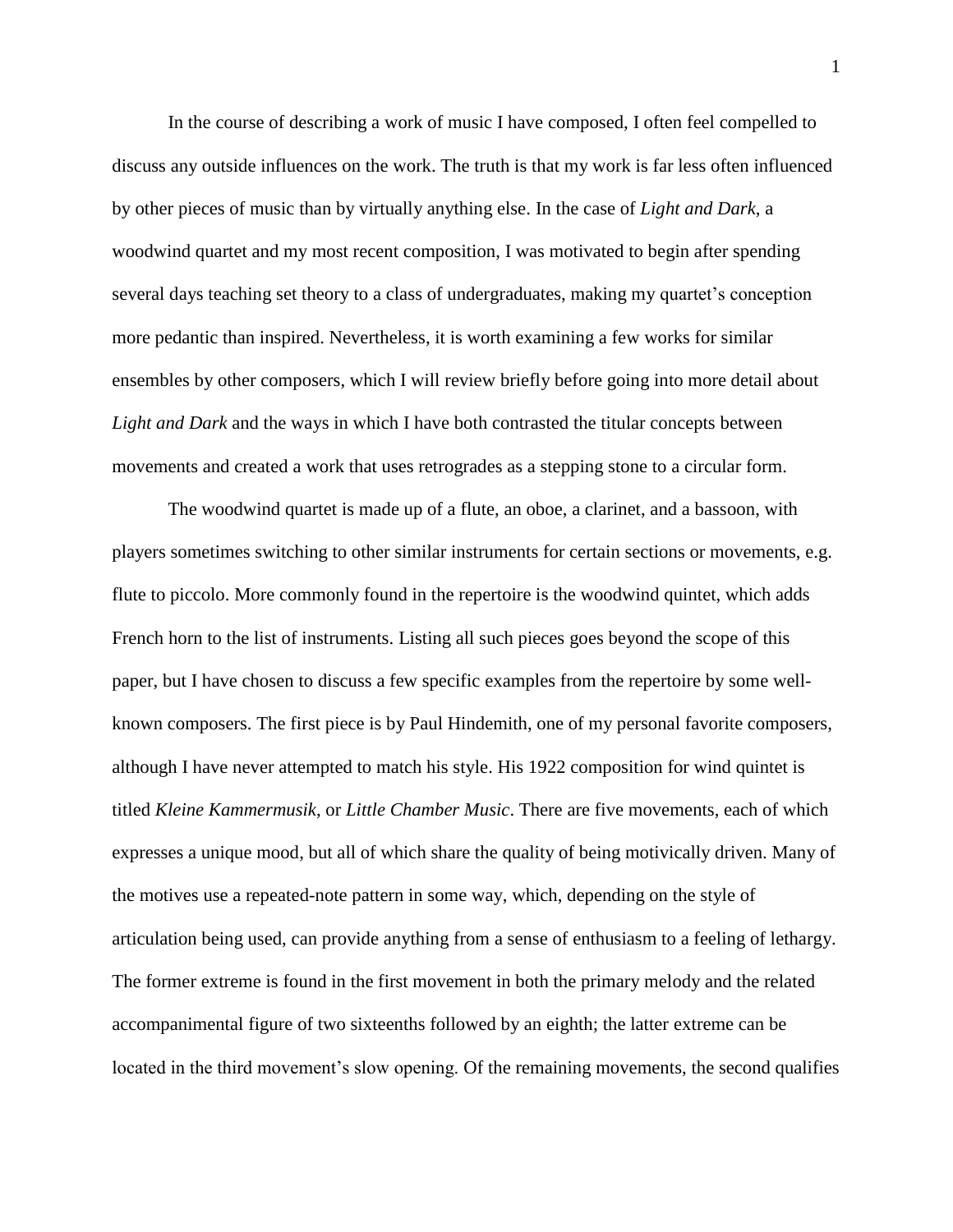as enthusiastic, although with less excess than the first. The refrain figure of the short fourth movement is not so much enthused as frantic, and the fifth movement's heavy accents plant it more within the realm of plodding. It fascinates me that, in the midst of all the difficult rhythms and creative intervallic content for which any piece of Hindemith's is known, each of the movements of *Kleine Kammermusik* has a particular characterization, while at the same time using the same repeated-note figure. I mention this particular point because I put a great deal of thought into the articulations involved in the note repetitions found in the "Dark" movement of my own composition.

One of the more well-known examples of an actual quartet is Elliott Carter's *8 Études and a Fantasy* (1950), the title of which is a precise and succinct description of the material contained within. The études are short but difficult, often involving highly technical passages that must be played either exactly together or in a precisely staggered rhythm with the other instruments. At the end of the piece is the fantasy, which combines material from the études into a more varied form. There are two études that bear particular mention in my discussion of this work. The third movement is nothing more or less than a D-major chord sustained continually; in the seventh movement, a single pitch  $G_4$ —as opposed to the pitch-class  $G$ —is also sustained continually. I find these études particularly intriguing because of the ways in which Carter creates musical interest while sustaining a single note or chord. In the third movement, the performers shift between different notes of the chord at different times, staggering entrances and remaining close in register to disguise the actual placement of the shifts. The changes are subtle and almost entirely timbral. The fifth movement exploits the timbral shifts and dynamic contrast created by instruments entering and exiting. It too staggers entrances to maintain a sense of continuousness. One of the stylistic aspects I also use frequently in *Light and Dark* is staggered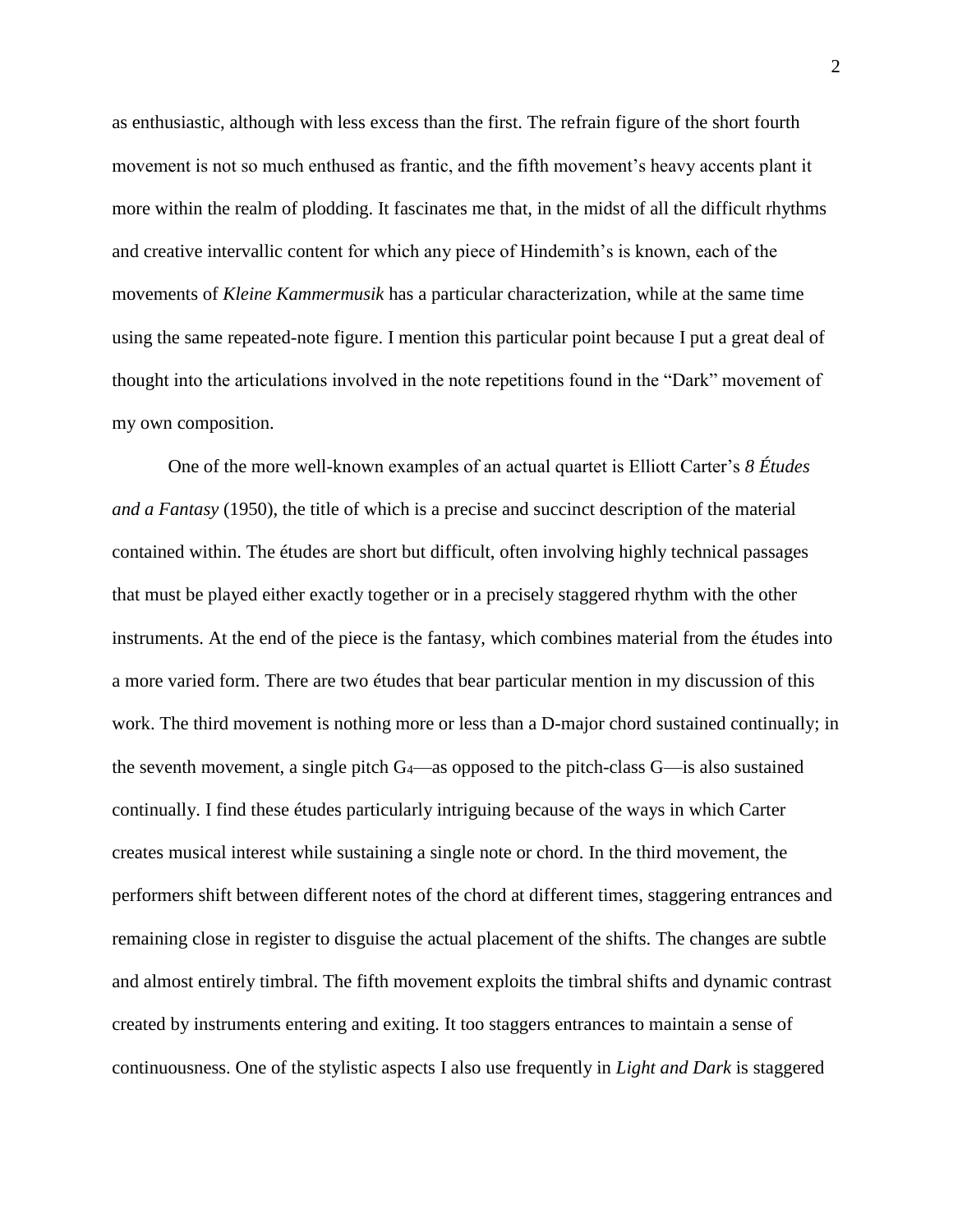entrances, and the beginning of the "Light" movement involves subtle entrances on pitches that are already present. My focus on that concept sparked my interest in these particular études of Carter's.

One final woodwind quintet selected for my limited discussion is György Ligeti's 1953 piece *6 Bagatelles for Wind Quintet*. Although the style is very different from *Light and Dark*, it also differs from the pieces by Hindemith and Carter because it does not typically involve a lot of highly technical, showy passages. The piece is largely characterized by repetitive rhythmic content, much of which is designed to keep both the listener and the player off balance. For example, the third bagatelle utilizes a constant septuplet ostinato underneath a simple melody in three. What makes the movement even more interesting is the fact that in the middle of the movement, two or three instruments play melody lines simultaneously, with one instrument off by one or several beats from the others. Another example is the fifth bagatelle, which uses the rhythm of a sixteenth followed by a dotted eighth so frequently that it becomes difficult to discern the placement of the actual downbeat, especially in the beginning when the oboe, clarinet, and bassoon are playing an ostinato in three under the flute's melody in four. Although I have only specifically discussed two of the six movements, each one involves interesting rhythmic and/or metrical concepts. *Light and Dark* does nothing so complex, but I did make an attempt to remain free with rhythm and meter.

I did consider the woodwind quintet as a possible ensemble for my piece, but I have never had the same affinity for the French horn as for the actual woodwind family. More importantly, however, the set theory concept that originally inspired *Light and Dark* is a tetrachord, and I wanted each instrument to be assigned to a specific pitch in the chord. The tetrachord in question is (0257), chosen partly for its lack of minor seconds and abundance of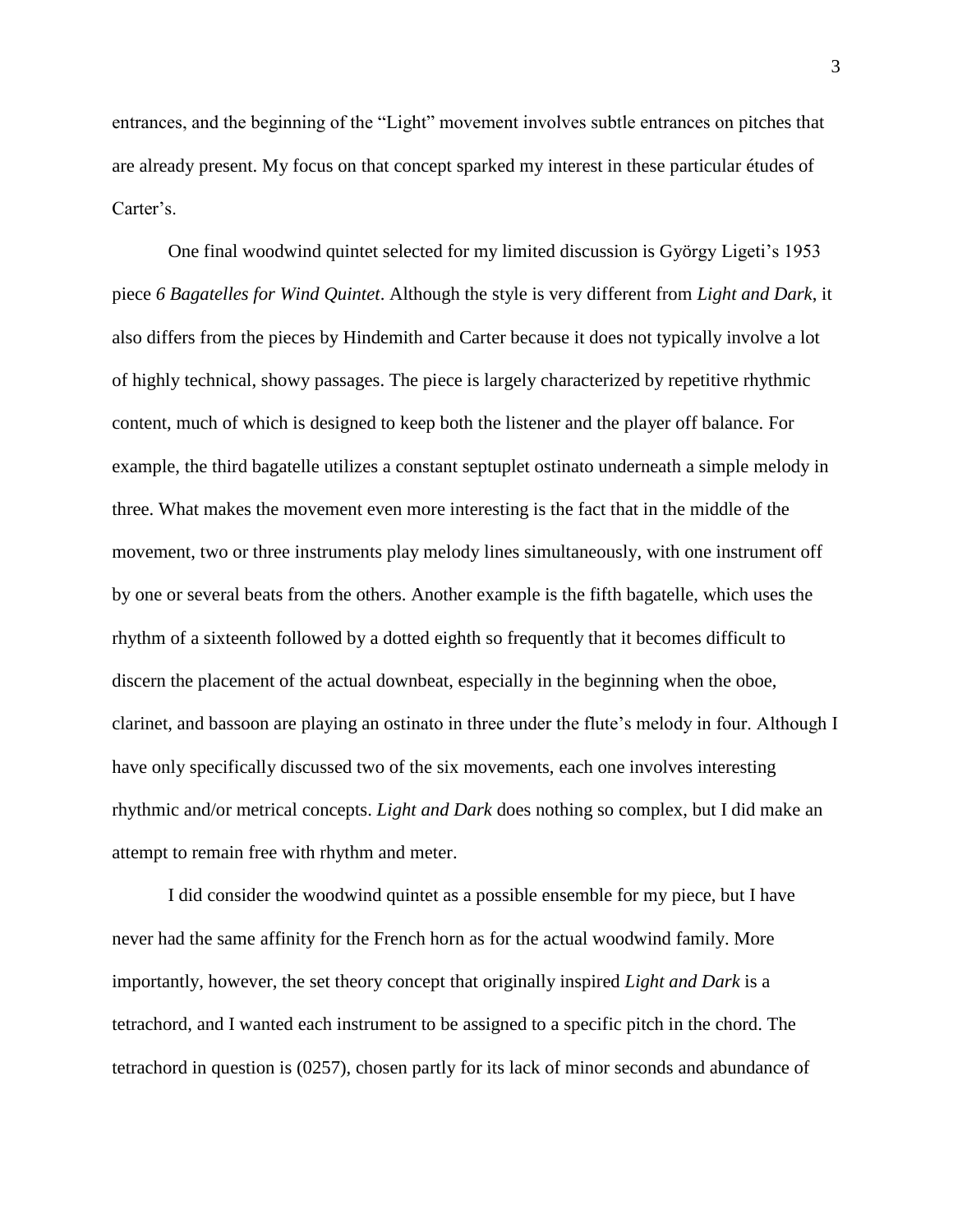perfect fifths. It is also a symmetrical chord, fitting nicely with the retrogrades present in the piece, and it contains the subsets (027) and (057). Although the two trichords are simply inversions of each other, I noticed that (027) has a distinctly darker quality to it than (057). In that manner, the prime form trichord (027) is similar to the familiar (037), more commonly known as the minor triad. When inverted,  $(037)$  becomes the major triad  $(047)$ , which also has a much brighter quality than its prime form version. Since I already intended to write a piece considering the differences of dark and light, it seemed appropriate to select (0257) as a tetrachord to represent the whole work, and to use (027) for the "Dark" movement and (057) for the "Light" movement.

In practice, the trichords and tetrachord have ended up taking on a slightly different role than I originally intended. All three chords are important, but they do not function significantly to characterize the distinction between light and dark. Instead, each chord is used as a section marker within the movements. The set (0257) appears in each movement at the end of the introductory section and the beginning of the conclusion, which, due to each movement being its own retrograde, is merely the introduction in reverse. In "Light," the defining moment occurs in mm. 13 and 37; in "Dark," mm. 9 and 33. The (0257) tetrachord can also be considered to mark the only place in either movement that contains material that is not an exact retrograde of pitch. Because of the reasons for this decision, I will return to it during the discussion of my pitch-class choices. (057) appears only in "Light," at m. 25, while (027) appears exclusively in "Dark," located at m. 21. Each trichord is used to mark the exact halfway point of its respective movement, making it the turning point of the retrograde. Turning points are also important to the circular form I have designed for this work, which I will discuss in more detail when I explain my formal choices.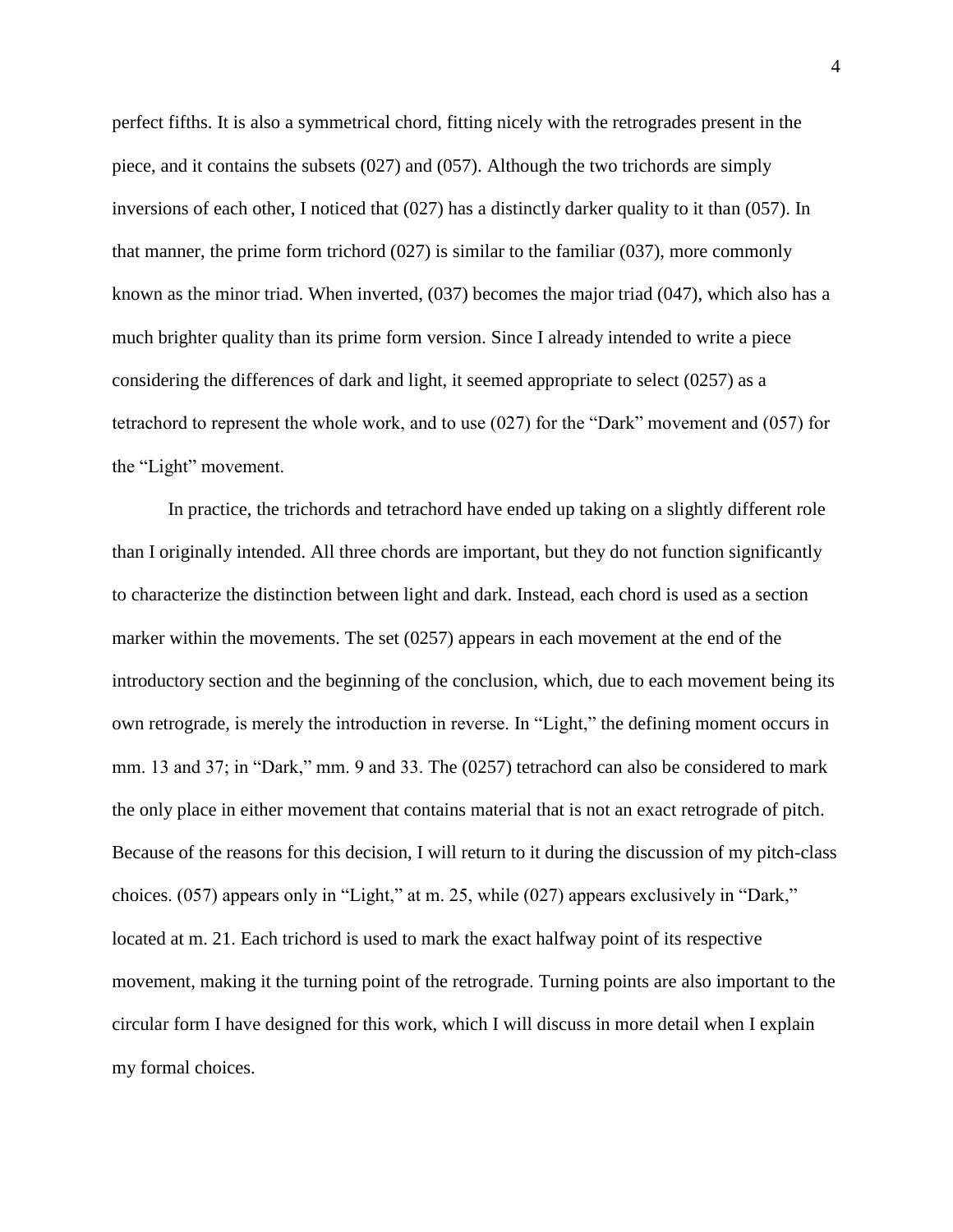The actual pitch-classes chosen for the (0257) tetrachord are different for each movement: G, A, C, D in "Light" and G-flat, A-flat, C-flat, D-flat in "Dark." While the difference may appear at the outset to be merely cosmetic—flat notes being darker than their natural counterparts—the choice of tetrachord pitch-classes was actually based on two distinct and unrelated factors. For "Light," one of my goals was to create a lot of space between the instruments, but I was also interested in finding the limited area in which all the instruments could be within the same register. Given that the bassoon and bass clarinet are both low instruments and the piccolo sounds an octave higher than written, it was practical to give the piccolo the lowest note of its range, a sounding  $D_5$ , and to make that the highest note of the chord. The oboe then takes  $C_5$ , the bassoon  $A_4$ , and the bass clarinet  $G_4$ . I did not want to use this spacing more than once in the movement because of the weakness of notes in that register for all instruments apart from the oboe, so I chose to use a much wider spacing for the chord's first appearance in m. 13. The spacing of this chord is the only nonexact pitch retrograde in "Light." In the case of "Dark," I did not choose the notes of the (0257) tetrachord until I had already begun writing the movement. I may even have initially intended to use the same pitch-classes as in "Light," but the inexorable descent of the scale at the beginning of "Dark" solidified its venture into the realm of flats, and it was as a consequence of the descent that I selected the flat pitches. Because the instrumentation is different from "Light," it became necessary to give the lowest note, G-flat, to the bassoon, while the English horn takes A-flat, the clarinet C-flat, and the flute D-flat. My decision to alter the octave placement of the pitches in the retrograde was based partly on the fact that I had done so in "Light" and partly on the desire to make the chord more dramatic, so I added more spacing by raising the clarinet an octave and lowering the bassoon by the same amount. Several notes in the flute and clarinet parts around m. 33 have also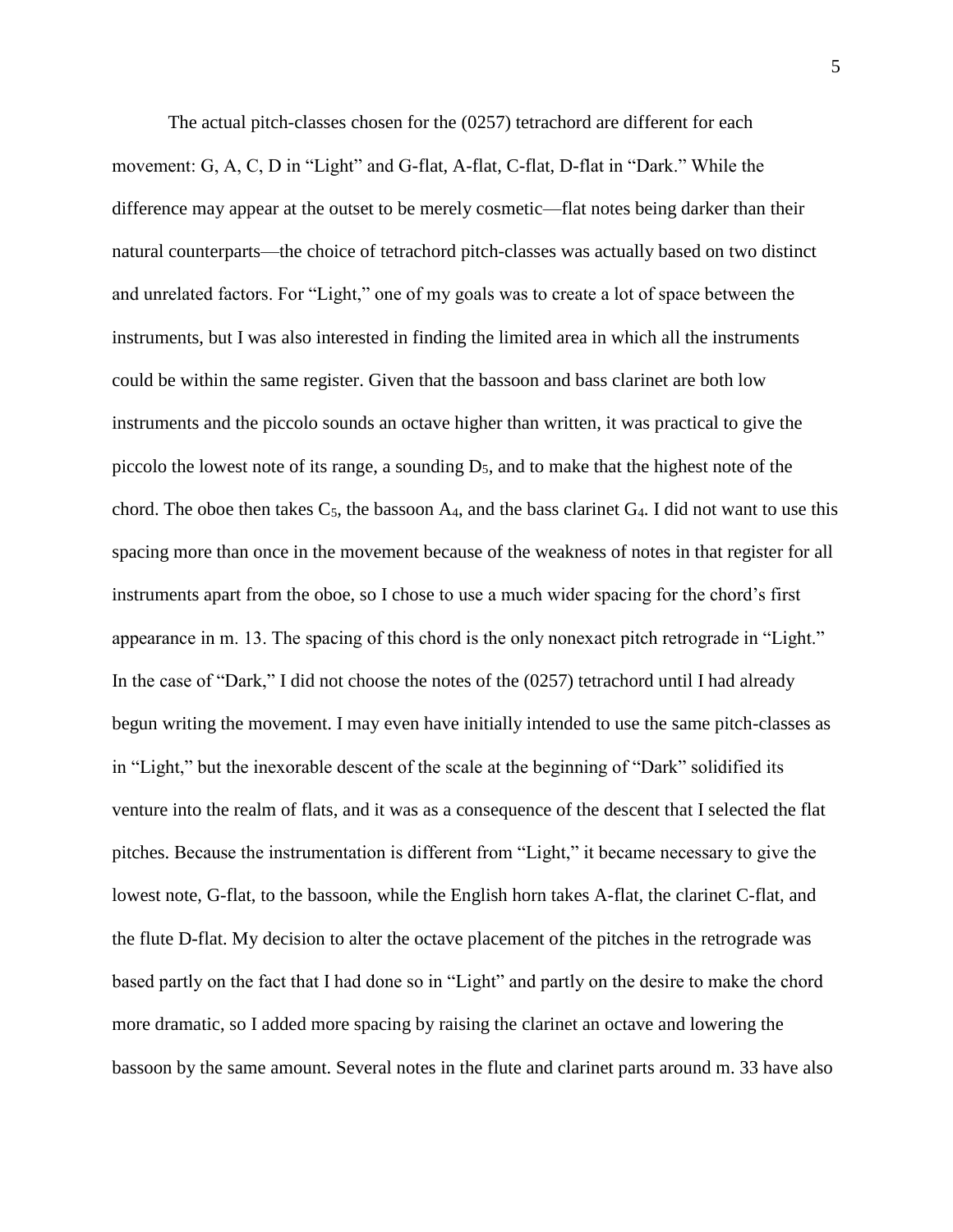been altered, the clarinet being placed higher in register to match the m.33 change, and the flute being lowered an octave to avoid obscuring the clarinet.

The instrumentation of each movement is based entirely around registral spacing and timbre. I knew early in the composition process that I wanted "Light" to have the opportunity for wide spacing, so I chose to use the piccolo, oboe, and bass clarinet, expanding the range of the ensemble. "Dark" includes flute, clarinet, and English horn, so that there is more overlap and the overall top of the ensemble's range is not as high as in "Light." I also made the decision to limit the bassoon to the higher parts of its range for "Light." This creates a timbral distinction between the movements because, while the bassoon is the lowest voice in "Dark," the bass clarinet takes that role in "Light." Similarly, in "Dark" the flute is restricted to the lower half of its range. Although the clarinet is not similarly restricted, its timbre in high registers while combined with a lower-pitched background still has a dark effect; this is most noticeable in mm. 19-23 of "Dark." The use of piccolo in "Light" also provides a brighter timbre, while the English horn in "Dark" has the opposite effect.

In putting together the pitch content of the two movements, I kept spacing, register, and overall patterns of motion in mind. The "Light" movement gradually widens the spacing of the instruments as it approaches the central turning point. The highest note of the piccolo and the lowest note of the bass clarinet are reached simultaneously at m. 21, marking the achievement of the movement's widest spacing. In the retrograde part of the movement, the spacing decreases, but because the bass clarinet is generally rising in its register, the sense of light is only dimmed, not extinguished. The close-register (0257) chord at m. 37 feels appropriate after several measures of decreasing space, and the bassoon rising to its highest note once more in the ending of the movement provides an appropriate counterpart to the oboe. In "Dark," I designed many of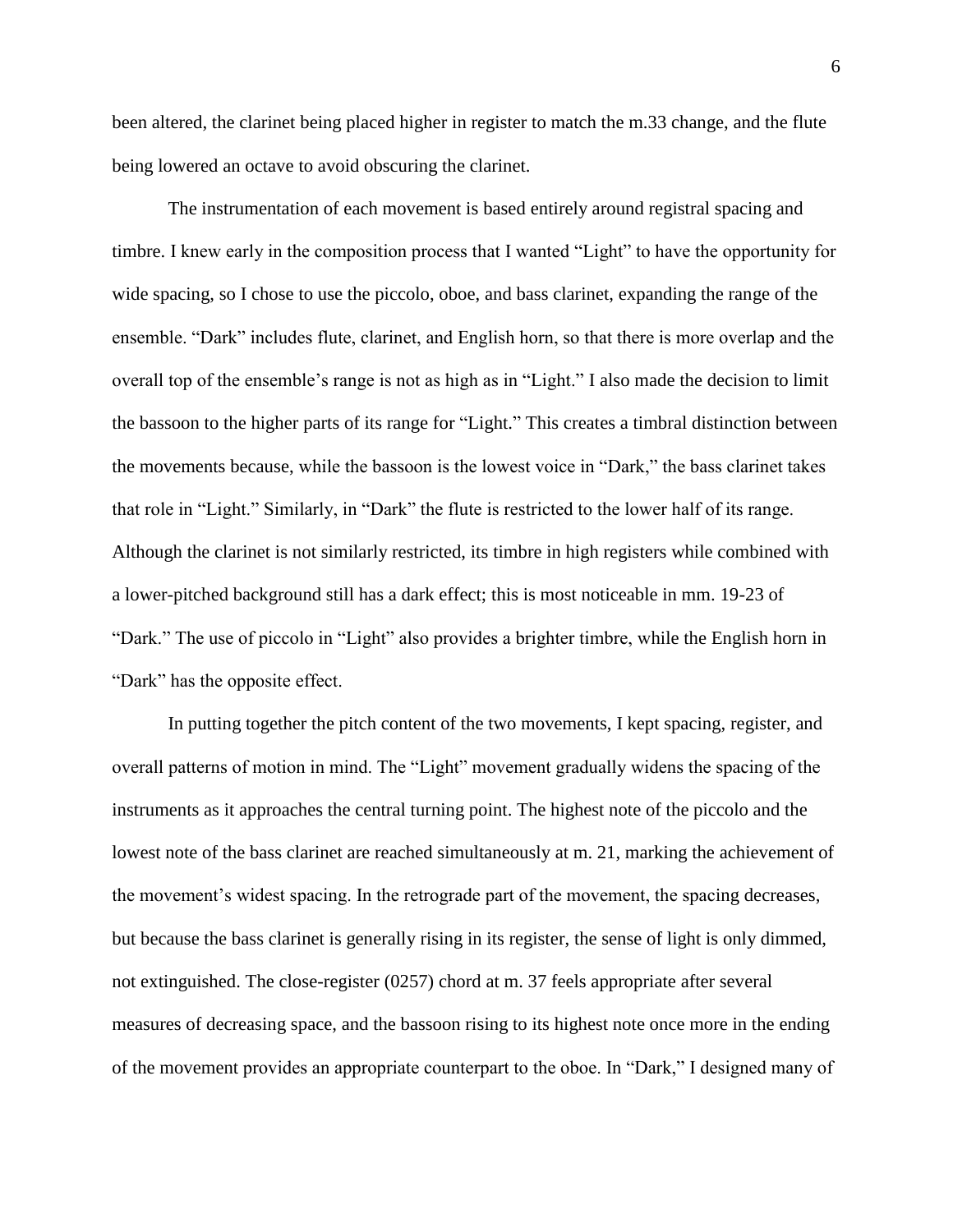the melodic figures to emphasize downward intervals in both their original forms and their retrogrades, especially in mm. 10-15 and mm. 27-32. The strongest example of this is the English horn counterpoint with the bassoon in mm. 14-15 and mm. 27-28. Tenuto quarter notes as a backdrop also characterize much of "Dark." When an instrument is playing the tenuto notes, the lower part of that instrument's register is emphasized. The ending of "Dark" does become significantly brighter, but because it ends on a perfect fifth interval rather than a chord, it does not feel strikingly out of place. My choice of ending also allows for a smooth transition back into "Light."

One additional motivic concept that informed the development of both movements was the use of scalar figures. The beginning of "Light" features a rising scalar figure in the oboe, which can easily be associated with brightness; I also included rising scales throughout mm. 15-24. Starting at m. 26, the scalar figures tilt downward, but the rising registers of the bass clarinet and bassoon, as mentioned earlier, are sufficient to balance out the direction of the motion and thus prevent the movement from feeling too dark. In contrast, "Dark" begins with a descending scale in the flute part, which is emphasized by the downward dragging of repeated whole steps. Descending scales are also important in mm. 16-20, leading into the retrograde. I used a crescendo from mm. 22-26 to make the now-rising scales feel like a push to a goal instead of a goal in and of themselves. The clarinet's downward motion from mm. 40-41 is used to balance the rising conclusion in the flute.

It was not in my original plans for the piece to use retrograde forms for the movements, but at one point while writing "Light," I realized the beginning reminded me a little of a sunrise. That, in turn, brought to mind the cycle of days passing and sparked my interest in the use of a circular form. The purpose of circular music, at least when I compose it, is to create a piece that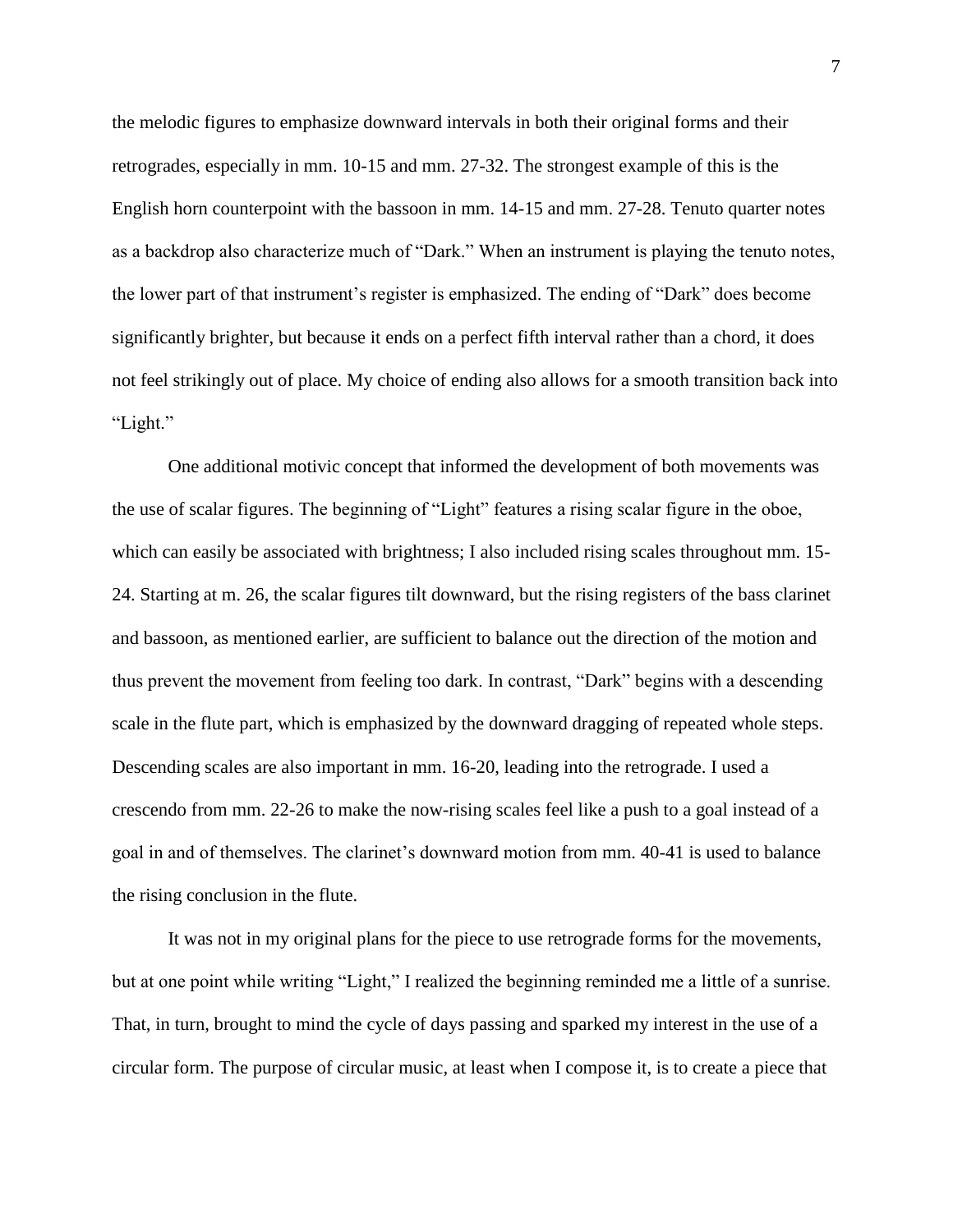can be played multiple times through without stopping, while also sounding seamless. Seamlessness is the major factor in making a piece circular; after all, there is no reason a performance group could not play any given piece multiple times through. The difference in a circular piece is that, while there can be markers at any turning points in the piece, there is some aspect that prevents it from sounding like a distinct end and beginning.

In the case of *Light and Dark*, I use a specific marker for turning points that removes any and all articulations on repeat or reverse. A circular form of this type certainly does not need to be a retrograde to function, but because I used retrogrades within the movements, I have an additional turning point in the center of each movement, mentioned before as the location of (027) in "Dark" and (057) in "Light." My turning points are designed to be exactly five beats long; there can be up to three notes held over from the previous measure, but the beginning of the five-beat segment must be the point at which the chosen chord is completed. In other words, at least one instrument must change notes at the beginning of the turning point. Similarly, at least one instrument must change notes at the *end* of the turning point as well, emphasizing the fact that it lasts for exactly five beats. There can be no changes of note during the turning point, but I did allow for some rhythmic interest to lead into the section that follows or out of the previous section. The turning point rules I have just described apply to the beginnings and ends of the two movements, to their central points where each movement becomes a reverse of its first half, *and* to the points at which the (0257) tetrachord is included in the movement. Although the (0257) points do not function as reversal points for a retrograde or as transitions to another movement or repeat, I treated them as turning points because they are significant to the piece for the same reasons as the (027) and (057) chords emphasized at the reversal points. The initial and final perfect fifth does not represent any significance in pitch choice, but it does represent the sparsest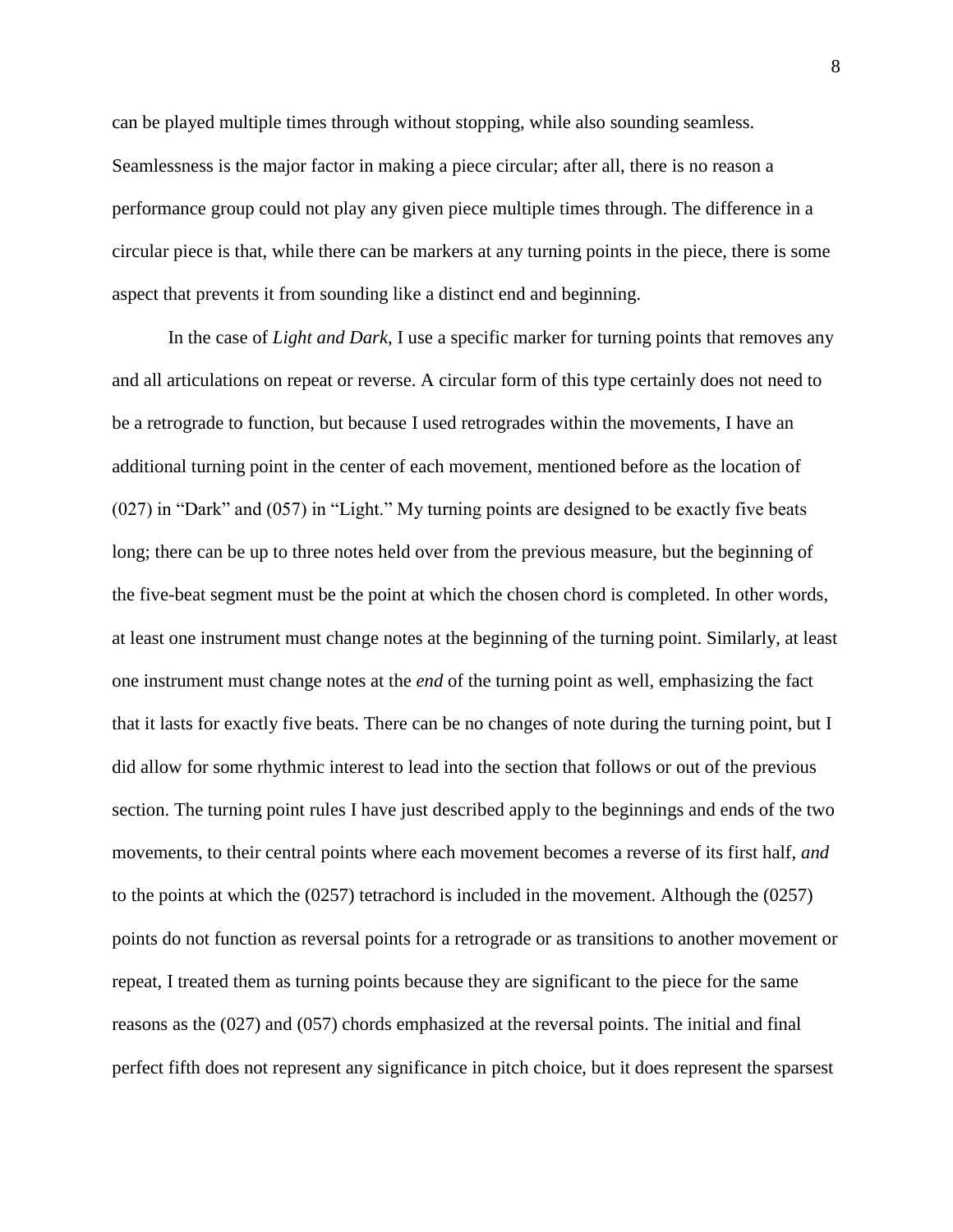part of each movement, and I have designed it carefully to ensure that instrument changes can be carried out without breaking the continuity of the music. Because of its position as a turning point for both repeats and movement changes—regardless of which movement is in the preceding position—I had to slightly alter the order of time signatures in the retrograde, so that there would be five beats regardless. This also required the placement of an additional bar before the repeat sign at the beginning of "Light" and another after the repeat sign at the end of "Dark." Ultimately, the design of the beginnings and endings is such that each movement can be repeated on its own as many times as the performers desire before moving on to the next, and the entire piece may be played multiple times without stopping; however, performers should always begin with "Light" and end with "Dark."

The use of retrograde provides an easy way to create a circular form. After all, if the second half of the piece is an exact reversal of the first half, then the piece ends at the same point at which it begins. However, there are numerous difficulties involved in the use of retrograde in a circular piece, especially one that, like *Light and Dark*, has more than one movement. I could very well have written it such that the second movement was an exact reversal of the first, and I could even have done so using some of the techniques I described to create a sense of increasing light or dark, but I wanted each movement to have a sense of unity within itself and a subtle distinction from its partner. The piece has an unchanging tempo throughout, and the overall style is the same for both movements, but there are different motivic structures based on the light and dark motifs, and the instrumentation and spacing is different. Most of these aspects would not be possible if "Dark" were merely a retrograde of "Light." My choice was thus to make the individual movements retrogrades of themselves. Consequently, I was able to make each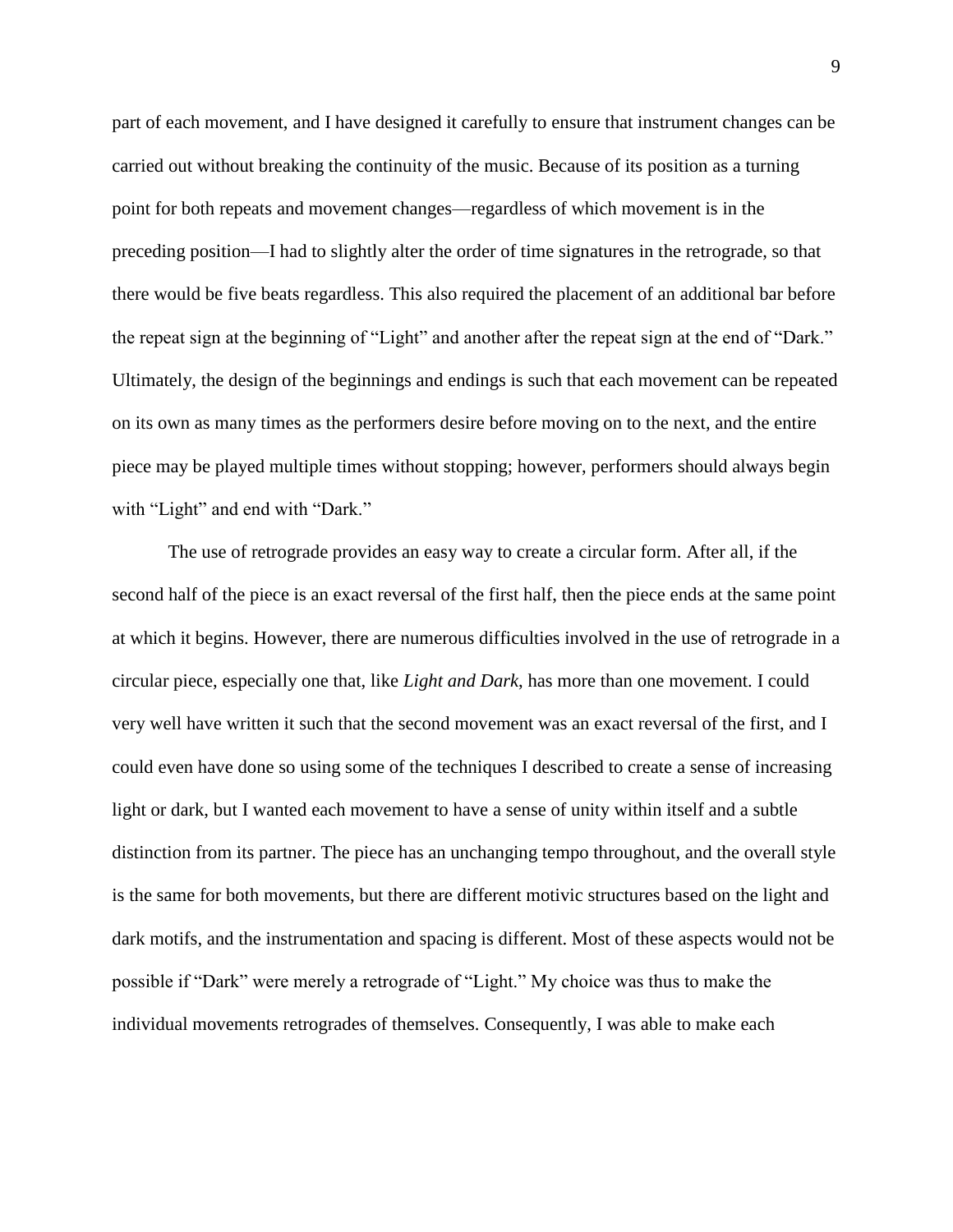movement circular with itself, and because of the design choices I have already described, I have also made the entire piece circular.

A more insidious difficulty involved in the structure of a retrograde movement is that of musical interest. Because of the nature of an exact rhythmic retrograde, which I used for *Light and Dark*, the natural climax of the piece is often the very center. Both "Light" and "Dark" also have a strong sense of direction, which emphasizes that climax even more. In "Light," the entire piece is directed towards the wide spacing found at the central turning point, while the center of "Dark" is marked by the point at which the eighth-note scales change from descending to ascending. Although I wanted to use an exact rhythmic retrograde and a near-exact pitch retrograde, I did not want either movement to make its final climax at the central turning point, so I made the decision *not* to follow the retrograde format when designing my dynamics and articulations. I believe this is an important decision for any composer of a retrograde form to consider, because melodies played in reverse may have a natural emphasis in a different place. It was the sense of emphasis and phrasing that guided my articulations, as well as a desire to make sure all the players had plenty of opportunities to sneak breaths whenever necessary. The dynamics were the more important aspect in altering the climax point of each movement. "Light" begins with a gradual crescendo that becomes more insistent as the piece approaches the central turning point, but the actual dynamic climax is in m. 29, several measures later, after a few false climaxes between mm. 21 and 26. After that, there is a dramatic diminuendo in all parts, but the piece ends with another crescendo in the oboe and bassoon, allowing for a different dynamic start to "Dark." I chose to begin with a diminuendo in "Dark," but it is soon followed by a gradual crescendo, making the overall dynamic of the first part of "Dark" stronger than that of "Light." The first climax point is at m. 20, just before the central turning point, but I allowed the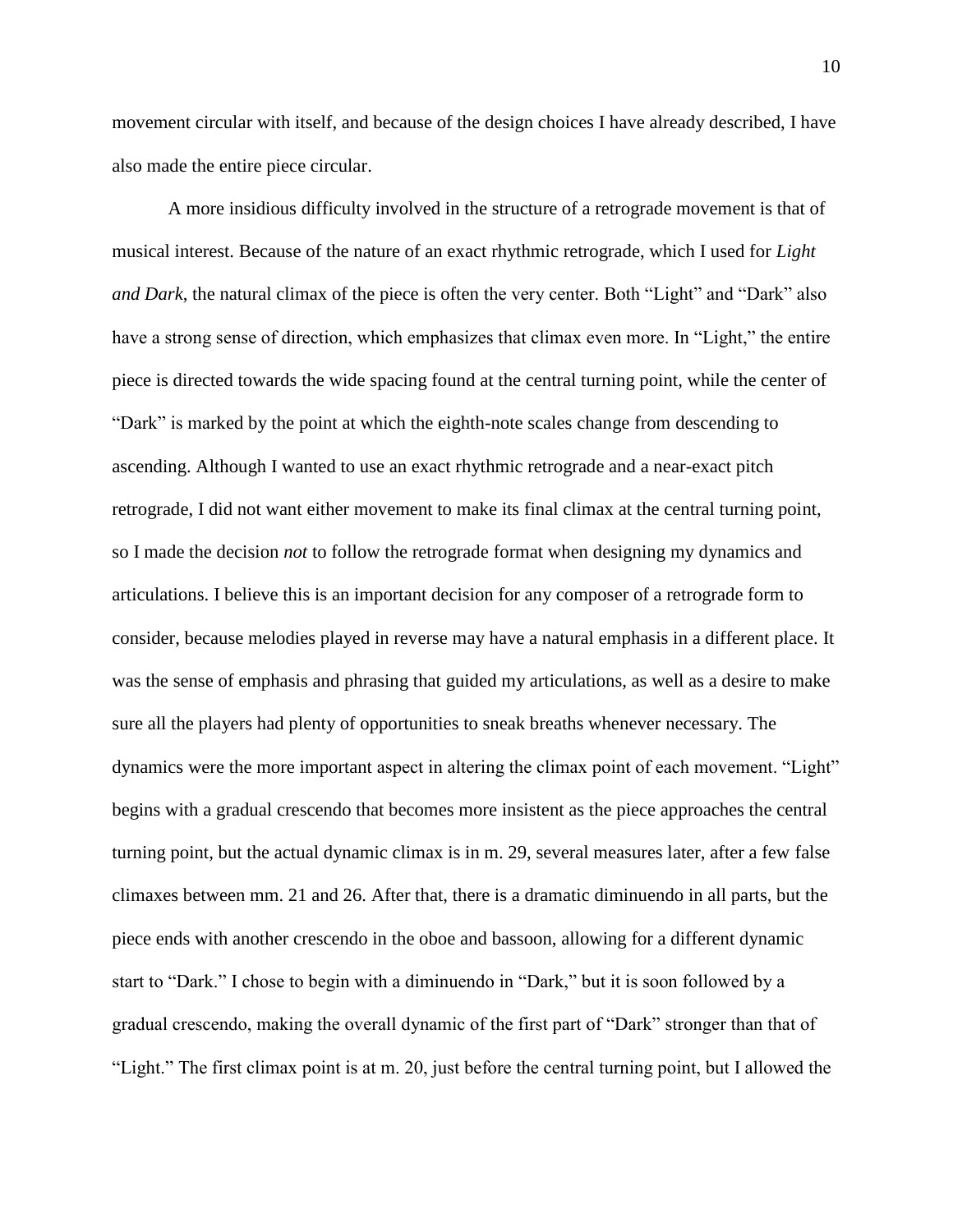rising scalar figures after that to lead into a second climax at m. 27, and then I used the melodic section to drive towards the final, most significant climax at m. 31, which sustains for a few measures before leading into a dramatic diminuendo that ends the piece on a quiet note or else leads easily back into "Light."

Although I did not take inspiration directly from any previous composers or pieces for woodwind quartet or quintet, I feel that *Light and Dark* represents a significant accomplishment for me as a composer. My work may not be as technically or rhythmically difficult as the pieces I examined by Hindemith, Carter, and Ligeti, but I think it presents its own challenges and will encourage performers to think carefully about the best way to make it work. I also think *Light and Dark* is my first true foray into the types of musical sounds and forms that truly represent me as an individual composer.